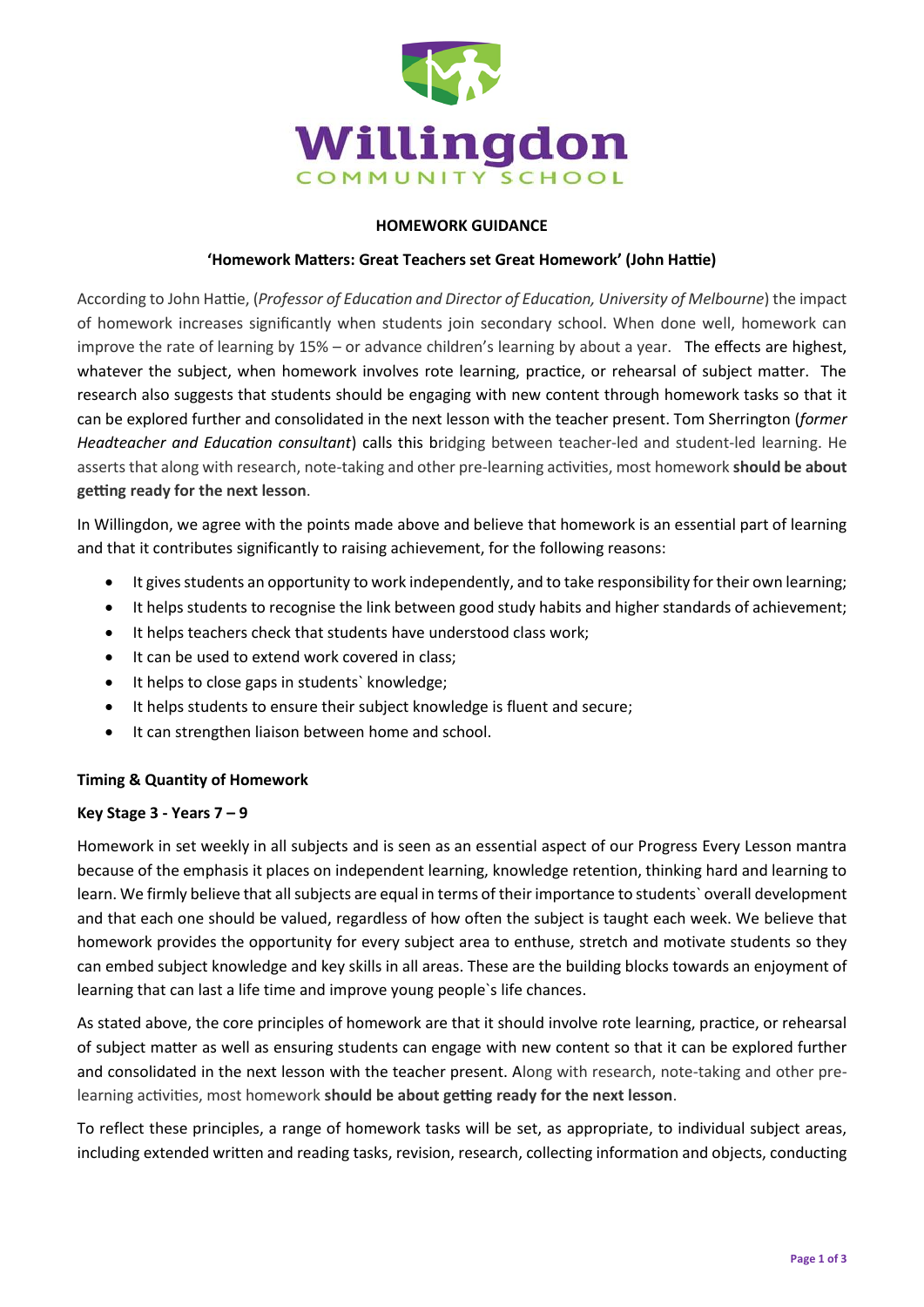simple experiments or making models, sketching or designing, and carrying out surveys and interviews. It is important to note that homework does not always take a written form. Many subjects use a range of online resources to include Seneca, Maths Watch (vle.mathswatch.com), <https://classroom.google.com/> and <https://willingdon.musicfirst.co.uk/app/> to support students with independent study. Such resources often take the form of self- marking quizzes and tests which provide useful feedback to students on their learning.

Students in years 7 and 8 should be spending approximately one hour per evening on homework, or the equivalent of this if students choose to work over the weekend. By year 9 and in preparation for GCSE, we expect students to spend **up to** two hours every evening on homework.

Homework will be set weekly for every subject. Some tasks may be extended over two or more weeks. If this is the case, details of how the task is to be broken down for each week will be recorded on Edulink. We encourage students to carry out their homework tasks in a quiet place away from distractions, but recognise that this may not always be possible. As a guide, students in year 7 and 8 should spend at least 30 minutes on each piece of homework, while students in year 9 should increase the time they spend to 40 minutes per task. As well as spending the requisite amount of time on homework, all teachers will expect work to be presented well, following our Book Basics guidance. We expect students to strive for and deliver their best standards for homework, producing their best work and showing their best efforts. Work which does not meet the expected standard will need to be re done and resubmitted by the next day.

# **Key Stage 4 – Years 10 and 11 (science from year 9)**

All students in years 10 and 11 will be set a substantial homework task each week in each subject they study for GCSE. At Key Stage 4, it is recommended that students spend between 1.5 and 2 hours on the completion of homework for each subject, each week. This may be spread out over several evenings so that homework completion across a number of subjects is manageable.

The use of Edulink as the portal for all homework that is set every day, across all teachers and subjects, means that homework is accessible from home by both students and parents. While some subjects such as English, science and music may use platforms such as Google Classrooms and Educake to set homework, this will be clearly signposted on Edulink so students and parents know where the task can be accessed. All students and their parents receive log- ins to access Edulink in order to view what has been set, when it is due and how it should be submitted. Teachers will regularly provide additional information and resources in the form of links and attachments to help learners work through the set tasks and to ensure tasks are differentiated and provide additional challenge where appropriate.

Adequate time will always be allowed for completion of work. Staff will avoid requiring homework to be done for the next day as far as possible, realising that students may have family or extra-curricular commitments on certain nights.

#### **The Student Planner**

Every student is issued with a Student Planner at the beginning of the new academic year. This is an important means of communication between the school and home.

Students are responsible for entering brief details of their homework in the planner. This is used as a reminder to the student to look on Edulink for the full homework details and particularly important for extended work which is set over two weeks or more. Where a piece of homework is to extend over a number of weeks, students should make sure that they enter it up appropriately each week. In all cases, students are expected to make a note in their planners of the dates on which homework is set and of when it is due. This will be mirrored on Edulink. Parents can monitor when homework has been set by logging on to Edulink.

Subject teachers will ensure that the homework task is explained clearly, both verbally and on the board, with a date for handing the work in. Assistance will be given to those students who may have difficulty noting down the homework. Students should make sure they ask for clarification, if they are not clear about the homework